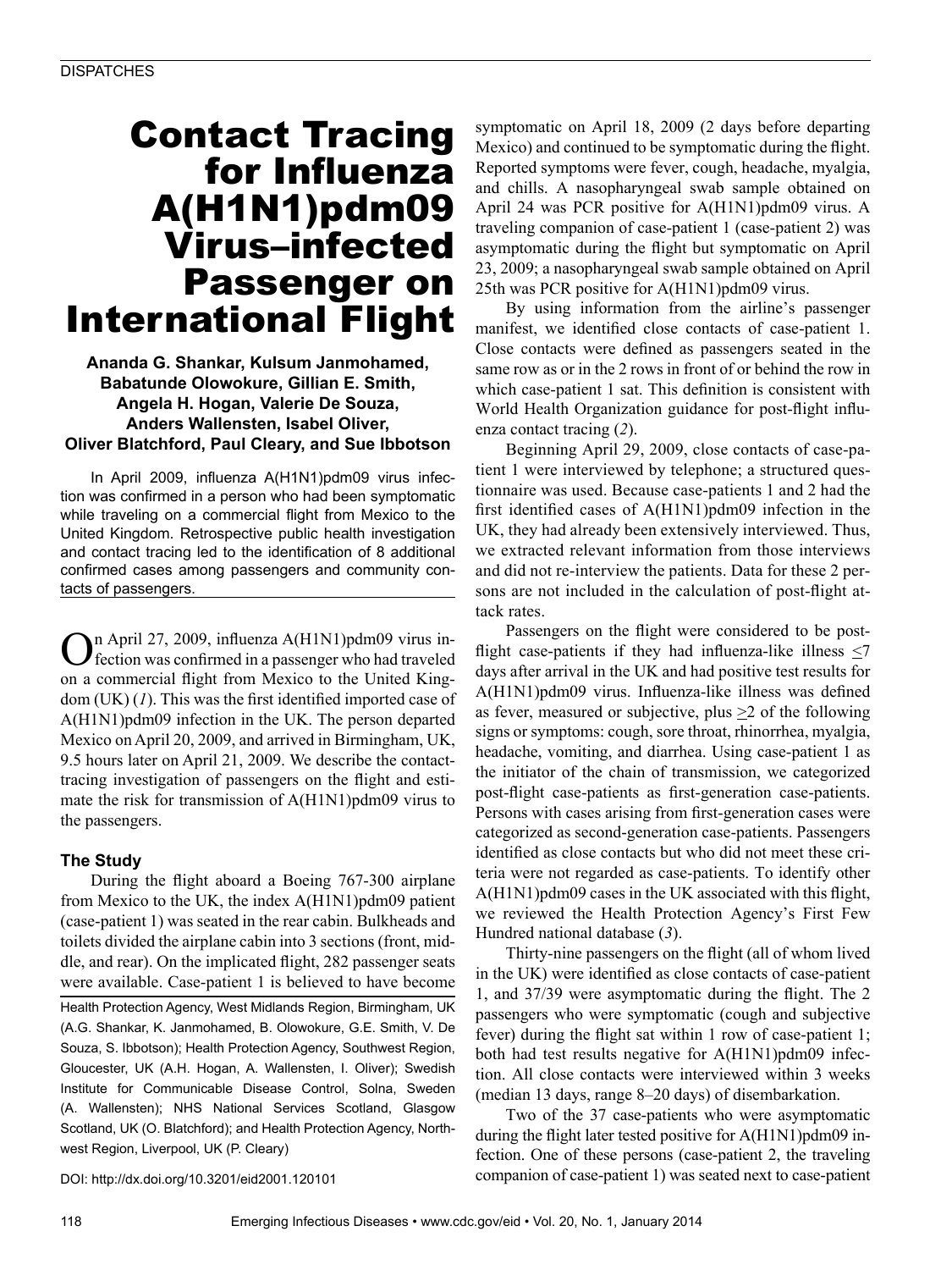1; the other person (case-patient 3) was seated 2 rows behind case-patient 1. Therefore, after excluding case-patient 2, the attack rate for persons identified as first-generation cases and close contacts of case-patient 1 was 1/38 (2.6%, 95% CI  $0.5\% - 13.5\%$ ).

Details of 6 additional confirmed cases that were identified after a review of a national database are shown in the Table (cases 4–9). Four of these cases were first-generation cases (cases 4–7). The others (cases 8–9) were classified as second-generation cases and occurred in persons who had not been on the flight and had no travel history but were known to have had direct contact with persons who had been on the flight.

Case-patients 4 and 5 had been seated next to each other in the middle section of the cabin, 4 rows in front of case-patient 1. They were situated directly in front of the bulkhead separating the middle and rear sections of the cabin. Case-patients 6 and 7 were seated within 3 rows of each other and 5 and 8 rows, respectively, behind case-patient 1 in the rear section of the cabin. The attack rate for passengers sitting elsewhere in the plane and not regarded as close contacts of case-patient 1 was 4/238 (1.7%, 95% CI 0.5%–4.3%), whereas the attack rate for all passengers was 5/276 (1.8%, 95% CI 0.8%– 4.2%). Altogether, 4 of the confirmed cases were identified among the 96 passengers seated in the rear section of the cabin, where the attack rate was 4.2% (95% CI 1.2%–10.3%).

#### **Conclusions**

The investigation of passengers on this flight and their contacts identified 9 cases of PCR-confirmed A(H1N1) pdm09 infection: the index case-patient, who had been symptomatic while traveling; 6 other passengers on the same flight; and 2 members of the public who had exposure to persons who had been asymptomatic passengers on the flight. Of the 6 confirmed case-patients on the flight, only 2 (including case-patient 2, the traveling companion of casepatient 1) had been seated within 2 rows of case-patient 1.

It cannot be definitively stated that A(H1N1)pdm09 virus was transmitted from case-patient 1 to other passengers during this flight; however, several reasons support our assumption that such transmission did occur. At the time of disembarkation, there were no known cases of A(H1N1) pdm09 virus infection in the UK, and no other plausible sources of infection were identified. These facts increase the likelihood that the 2 second-generation cases identified are directly attributable to passengers on the flight who were identified as first-generation case-patients. The distribution of possible first-generation cases within the aircraft reflects previous reports describing the in-flight transmission of influenza viruses and A(H1N1)pdm09 virus (*4*–*7*). Symptom onset for the 6 first-generation cases occurred 1–5 days after disembarkation, and although it is possible that infection could have occurred in Mexico at any time before embarkation, this timeline is also within the range for in-flight transmission and consistent with the known epidemiology of A(H1N1)pdm09 virus (*8*).

It is also plausible that this flight was multiply seeded with asymptomatic infected persons. In particular, it is possible that the first-generation case-patients seated >2 rows away from case-patient 1 may have been exposed to A(H1N1)pdm09 virus by other unidentified, infected persons.

This study had limitations. First, contact tracing was limited to close contacts of case-patient 1. Second, not all rear-cabin passengers were tested or interviewed. Last, confirmation was based on PCR testing of a single nasopharyngeal swab sample, so it is possible that some infections were missed, leading to an underestimate of transmission risk.

The results of this study suggest that where in-flight transmission of a novel virus is suspected, restricting contact tracing to passengers within a 2-row zone may result in a failure to identify other cases (*5*,*6*,*9*). Such an outcome may have implications with regard to the global spread of a new disease.

Table. Selected characteristics of persons with confirmed cases of influenza A(H1N1)pdm09 virus infection, United Kingdom, April 2009\*

|                  |                           |                                  | Day of symptom onset, April 2009, |
|------------------|---------------------------|----------------------------------|-----------------------------------|
| Case-patient no. | Symptomatic during flight | No. rows from index case-patient | no. days before/after flight      |
| 1†               | Yes                       |                                  | 18th. 3 before                    |
| $2+$             | No                        | Same                             | 23rd. 2 after                     |
| 3                | No                        | 2 behind                         | 24th, 3 after                     |
| 4                | No                        | 4 in front                       | 26th, 5 after                     |
| 5                | No                        | 4 in front                       | 24th, 3 after                     |
| 6                | No                        | 5 behind                         | 22nd, 1 after                     |
|                  | No                        | 8 behind                         | 24th. 3 after                     |
| 8§               | <b>NA</b>                 | <b>NA</b>                        | 25th, 4 after                     |
| 9¶               | NA                        | <b>NA</b>                        | 26th, 5 after                     |

\*Characteristics were determined during flight-related contact tracing. NA, not applicable.

†Case-patient 1, the index patient, had the first laboratory-confirmed case of A(H1N1)pdm09 infection in the United Kingdom.

‡Case-patient 2 was the traveling companion of case-patient 1.

§Case-patient 8 was not on the flight and is a secondary case-patient who is believed to have been exposed to the virus by case-patient 2. TCase-patient 9 was not on the flight and is believed to have been exposed to the virus by a passenger who was on the flight but who had test results

negative for A(H1N1)pdm09 virus.